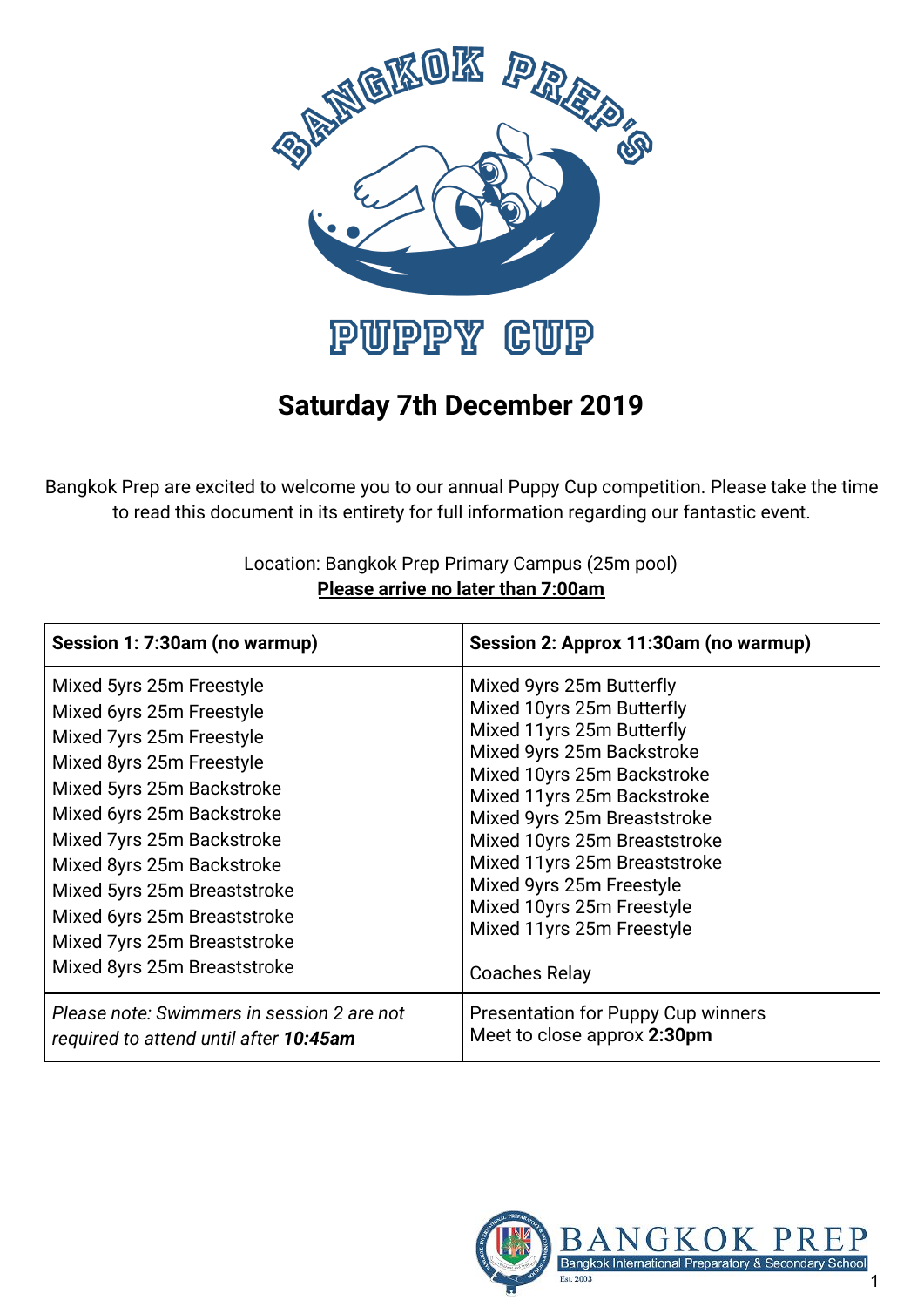## **Transport and Parking**

There will be NO car parking on site for this event. Drop off is welcome. There will be 50 spaces at the Nikko Hotel from 5:30am-2:00pm on floor B3-B4. We strongly advise using BTS station from Thong Lo exit 1 (only a 2minute walk - see image below). Please allow extra time to find parking.



### **Access**

Parents entering the school will be required to hand over their ID card for a visitors badge – swimmers must be wearing team kit to be allowed access.

### **Sports Hall & Spectators Area**

Parents and guests are welcome to sit in the sports hall for the duration of the day. Spectators area on poolside will be very limited due to space. We will only accept parents onto poolside if your child is in the next few races. Any parents who do not have swimmers in the event will be asked to return to the sports hall. This is very important during the day and we will do our very best to monitor it effectively. Please adhere to these rules so we can prevent any delays.

### **Food and Drink**

Parents are welcome to make use of all the food/drink vendors at the school near the main entrance. Swimmers will receive a lunch coupon (100THB) for certain food vendors and a gift coupon. Gift coupons can be used at our helper's desk to receive your gift (8am onwards).